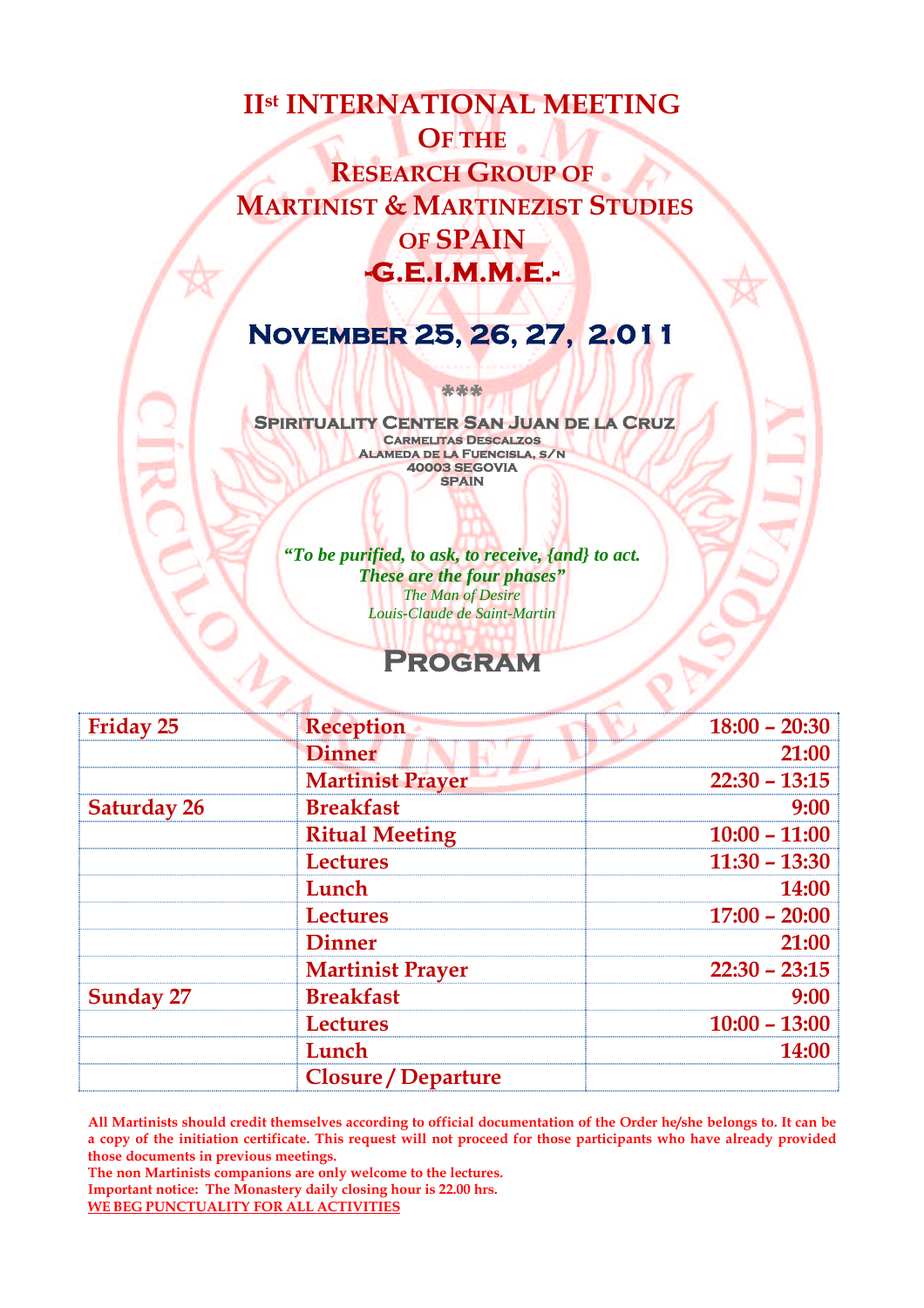| <b>REGISTRATION</b><br><b>IIst INTERNATIONAL MEETING</b><br><b>OF THE</b><br><b>RESEARCH GROUP OF</b><br><b>MARTINIST &amp; MARTINEZIST STUDIES</b><br><b>OF SPAIN</b><br><b>-G.E.I.M.M.E.-</b> |  |  |  |
|-------------------------------------------------------------------------------------------------------------------------------------------------------------------------------------------------|--|--|--|
| NOVEMBER 25, 26, 27, 2.011                                                                                                                                                                      |  |  |  |
| <b>ALC 47</b>                                                                                                                                                                                   |  |  |  |
| <b>SPIRITUALITY CENTER SAN JUAN DE LA CRUZ</b><br><b>CARMELITAS DESCALZOS</b><br>ALAMEDA DE LA FUENCISLA. S/N<br><b>40003 SEGOVIA</b><br><b>SPAIN</b>                                           |  |  |  |
|                                                                                                                                                                                                 |  |  |  |
| <b>Name and Surname:</b>                                                                                                                                                                        |  |  |  |
| <b>Address:</b>                                                                                                                                                                                 |  |  |  |
| <b>Postal Code:</b><br>City:                                                                                                                                                                    |  |  |  |
| E-mail:<br><b>Country:</b>                                                                                                                                                                      |  |  |  |
| Tel.:                                                                                                                                                                                           |  |  |  |
| <b>Martinist Order you belong to:</b>                                                                                                                                                           |  |  |  |
| <b>Position:</b><br><b>Level of Grade-work:</b>                                                                                                                                                 |  |  |  |
| <b>Companion's Name:</b>                                                                                                                                                                        |  |  |  |
| <b>Individual</b> (95 Euros)<br>$\Box$ Shared (85 Euros per person)<br><b>Room:</b>                                                                                                             |  |  |  |
| It includes two-day stays with meals                                                                                                                                                            |  |  |  |
|                                                                                                                                                                                                 |  |  |  |
| $\Box$ No<br>Would you like to be a lecturer?: $\Box$ Yes<br>Language:                                                                                                                          |  |  |  |

Send the filled form along with the payment of your inscription and your Martinist certificate to:

#### **Apartado Correo 55.031 28080 MADRID SPAIN**

Or to the e-mail address: **[geimme@arrakis.es](mailto:geimme@arrakis.es)**

RIGHTS OF INSCRIPTION: **20 EUROS** (the companions will not be charged for inscription). Deposit or bank transfers to the account number 2100 2225 48 0200184446 (La Caixa. Oficina La Latina 2225, Calle Toledo, 47. 28005 Madrid). Titular: G.E.I.M.M.E. For deposit or bank transfers from out of Spain, please refer to: IBAN ES68 2100 2225 4802 0018 4446; BIC/CODIGO SWIFT CAIXESBBXXX. For Paypal payment: **[geimme@arrakis.es](mailto:geimme@arrakis.es)**

#### **DEADLINE FOR INSCRIPTIONS: OCTOBER 30, 2.011**

The room availability of the Monastery is 11 doubles, 9 triples and 7 singles. So the rooms will be assigned according to a rigorous order of inscription.

**ALL MARTINISTS MUST WEAR THE APPROPRIATE GARMENT OF HIS/HER ORDER DURING THE RITUAL CERIMONIES.**

Tourist Information of Segovia: **<http://www.publispain.com/viajes/segovia/informacionturistica.htm>**